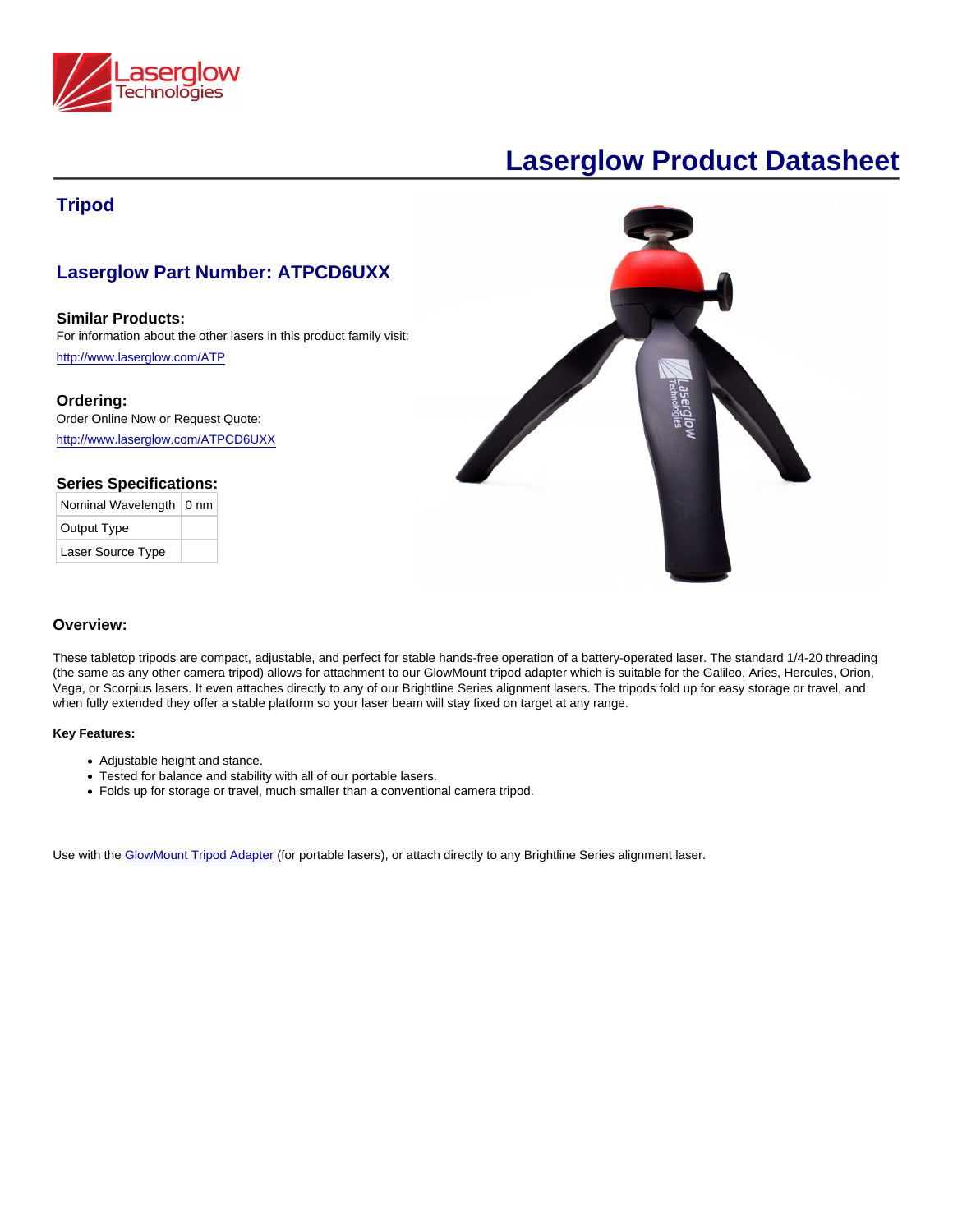### **Specifications:**

This spec sheet has been generated specifically for part number ATPCD6UXX, per your request, and data for the entire series is also displayed for your reference. The specs which are specific to ATPCD6UXX have been highlighted below in **red + bold**.

CW: All specifications are based on performance at full output power and after the specified warmup period. Output characteristics may change if the laser is run at a different power level.

Q-Switched: Specifications are based on the laser pulsing at the specified design frequency. Output characteristics may change if the laser is run at a

different frequency.